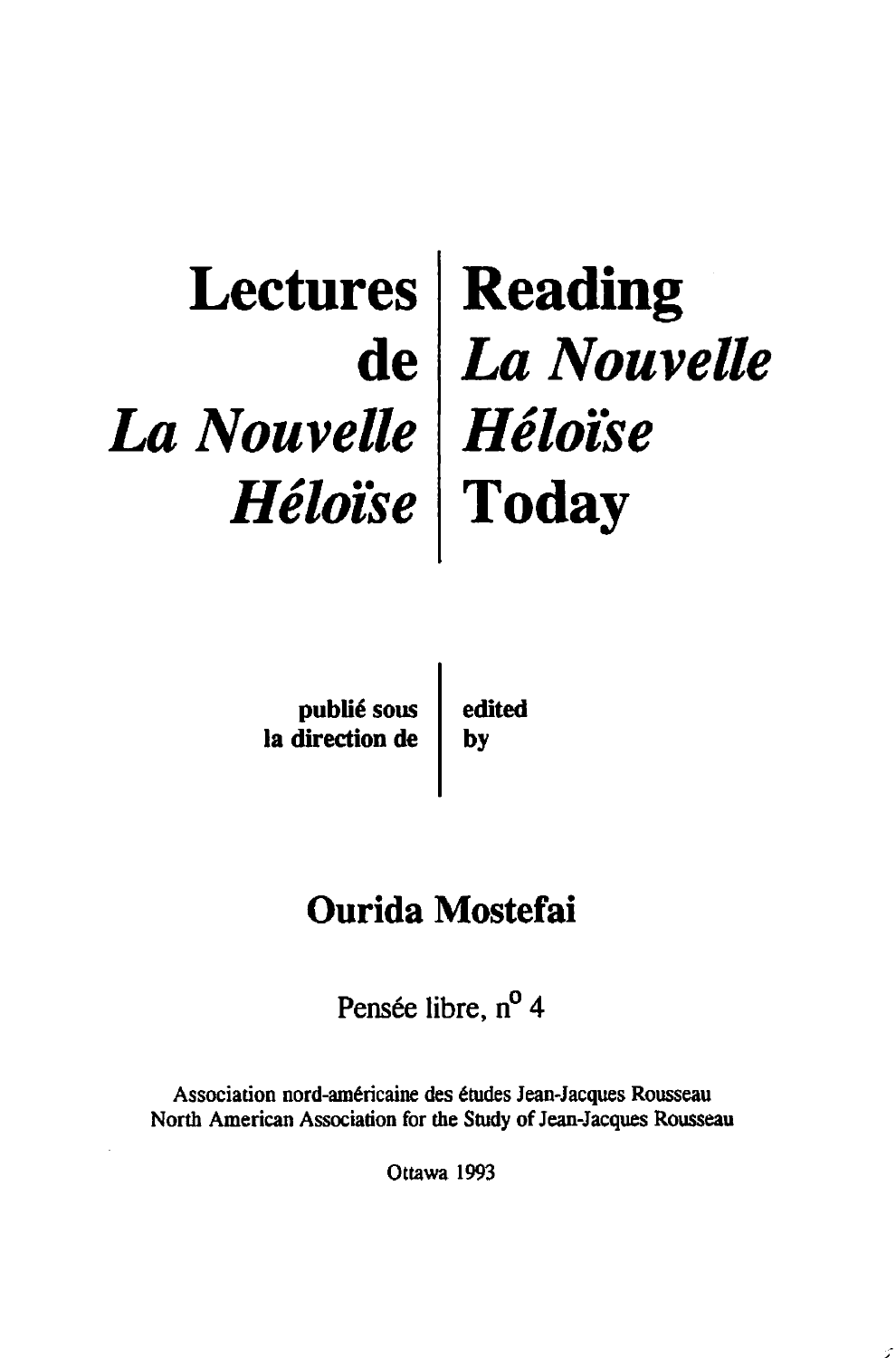#### CANADIAN CATALOGUING IN PUBLICATION DATA

Main entry undert tille:

Lectures de la Nouvelle Héloïse = Reading La Nouvelle Héloïse today

(Pensée libre ; no. 4) Text in French and English. Includes bibliographical references. ISBN 0-9693132-3-3

1. Rousseau, Jean-Jacques, 1712-1TI8. Nouvelle Héloïse. I. Mostefai, Ourida U. North American Association for the Study of Jean-Jacques Rousseau. III. Title: Reading La Nouvelle Héloïse today. IV. Series.

PQ2039.LA3 1993<br>848'.509 C94-900020-5E DONNÉES DE CATALOGAGE AVANT LA PUBLICATION (CANADA)

Vedette principale au titre:

Lectures de la Nouvelle Héloïse = Reading La Nouvelle Héloïse today

(Pensée libre ; no. 4) Texte en français et en anglais. Comprend des références bibliographiques. ISBN 0-9693132-3-3

1. Rousseau, Jean-Jacques, 1712-1778. Nouvelle Héloïse. I. Mostefai, Ourida Il. Association nord-américaine des études Jean-Jacques Rousseau. III. Titre: Reading La Nouvelle Héloïse today. IV. Collection.

PQ2039.LA3 1993<br>848'.509 C94-900020-5P

Ouvrage publié grâce au concours de l'Association nord-américaine des études Jean-Jacques Rousseau, grâce à une subvention des Services Culturels français de Boston, et grâce à l'aide de la Faculté des Arts et des Sciences de Boston College.

The publication of this volume was made possible by the cooperation of the North American Association for the Study of Jean-Jacques Rousseau, by a gram from the French Cultural Services in Boston and by the support of the Graduate Scbool of Arts and Sciences at Boston College.

@ Association nord-américaine des études Jean-Jacques Rousseau / North American Association for the Study of Jean-Jacques Rousseau, 1993.

ISBN 0-9693132-3-3

Collection « Pensée libre » dirigée par Guy Lafrance. Revision de textes, typographie et mise-en-page par Daniel Woolford.

*Pensée übre* series editor: Guy Lafrance. Text editing, typesetting and Iayout by Daniel Woolford.

Imprimé au Canada Printed in Canada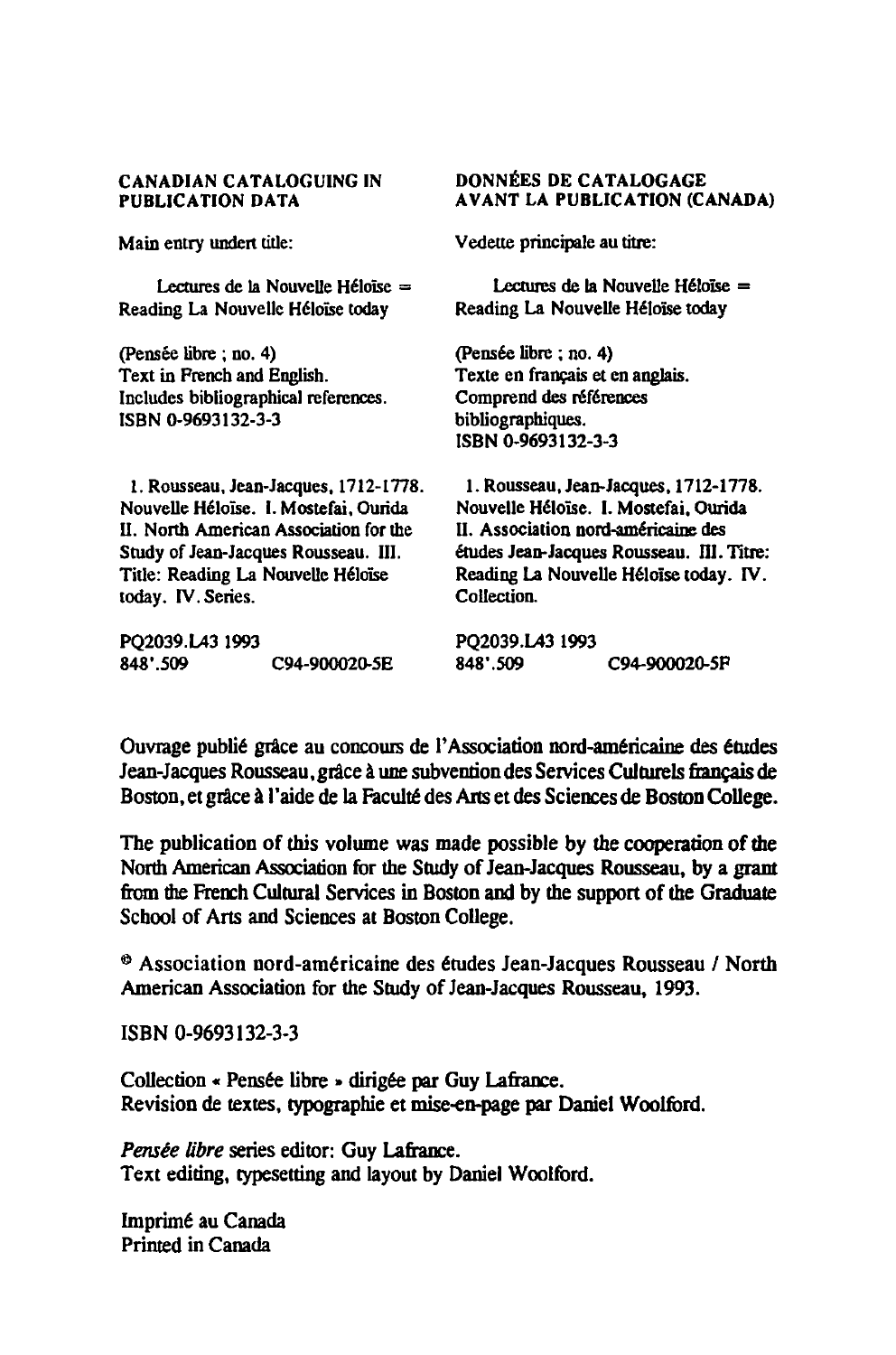### PARTIAL ASSOCIATIONS

### IN *LA NOUVELLE HÉLOÏSE*

If, when no adequately informed people deliberate, the citizens were to have no communication among themselves, the general will would always result ... and the deliberation would always be good. But when factions, partial associations at the expense of the whole, are formed, the will of each of these associations becomes general with reference to its members and particular with reference to the State. One can say, then, that there are no longer as many voters as there are [citizens], but merely as many as there are associations. . . . In order for the general will to be well expressed, it is therefore important that there be no partial society in the State  $\ldots$  (S.C. II.3)

### 1. Introduction: The Partial Association Problem

John C. Hall claims that "no part of Rousseau's *Social Contract* has been so frequently misunderstood $n<sup>1</sup>$  as the passage just cited, which leads to a ban on partial associations. Perhaps the main difficulty is to determine the intended scope of this ban: whether it is to apply to ail or only to some partial associations  $-$  namely, those which would interfere with, if not altogether preclude, the appropriate expression of the general will in well-formed laws. Given both the stated rationale for the ban and its explicit linkage with the voting behavior of citizens, it is certainly reasonable to adopt the latter interpretation as Rousseau's true intent.

But if so, the next question is: are there any partial associations that avoid this description? Are there any partial associations that are not factions? In order to answer this question, one might consider Rousseau's subsequent remarks about voting, about "the simple right to vote in every act of sovereignty . . . and the right to give an opinion, to make propositions, to analyze, to discuss."  $(S, C, IV, 1)$  The exercise

<sup>1.</sup> John C. Hall, *Rousseau: An Introduction to his Political Philosophy* (London: Macmillan. 1973), p. 131. Hall proceeds to consider several "more or less plausible but mutually incompatible interpretations ofwhat Rousseau is objecting to: (1) factions which would intimidate their fellow-citizens or at worst plunge the state into civil war; (2) groups within the state that would have a pennanent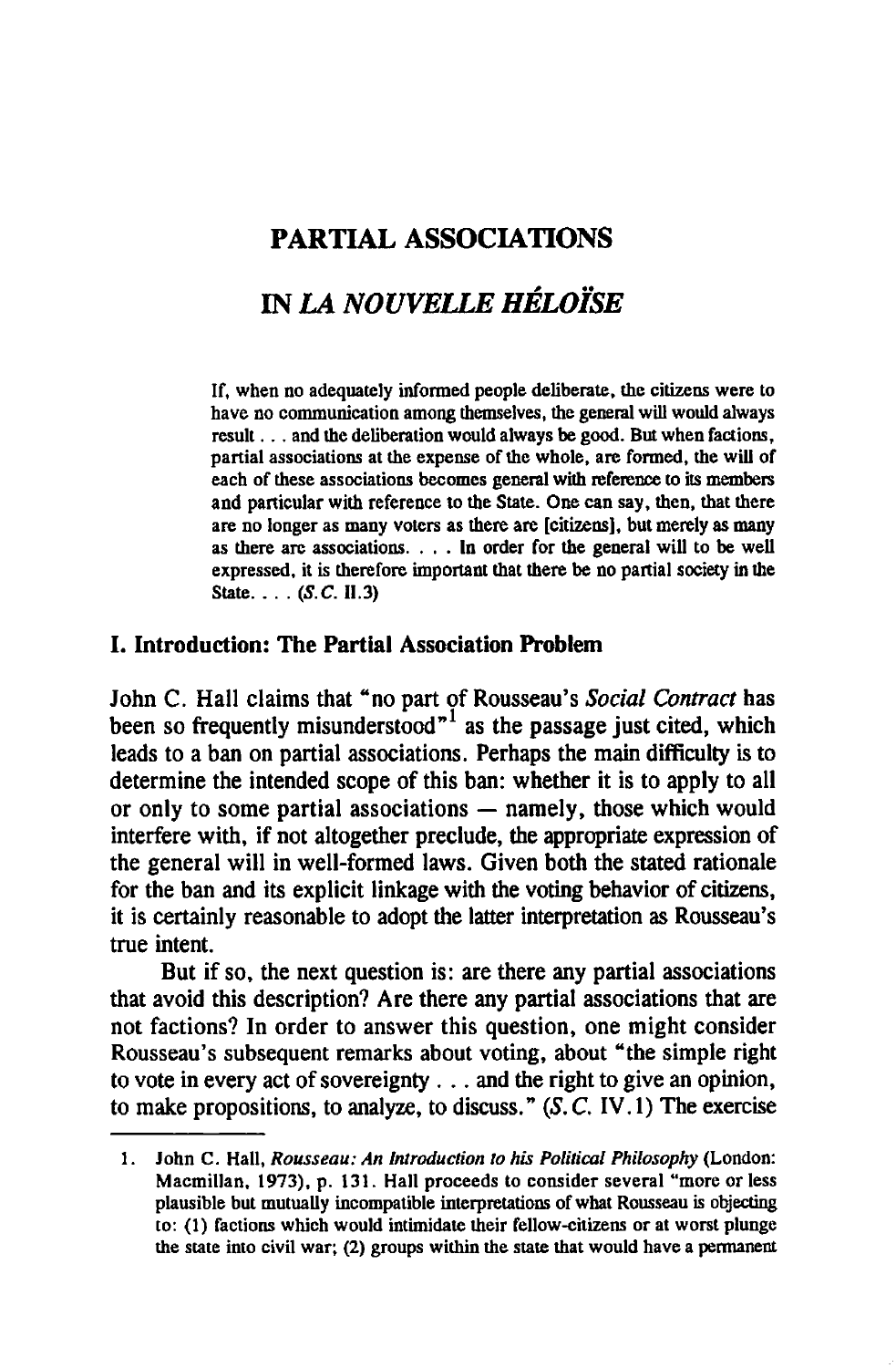of the various aspects of the latter right is surely essential if citizens are to be 'adequately informed,' and if their deliberations regarding a proposed law are to result in a genuine expression of the general will. Assuming, then, that citizens should deliberate before they vote, and  $\frac{1}{1}$  that such deliberation involves - or should involve - sharing opinions about a proposed law, and a1so anaIyzing and discussing those opinions, what can Rousseau possibly mean when he suggests that 'the general will would always result and the deliberation would always be good, if, when an adequately informed people deliberates, the citizens were to have no communication among themselves'? Indeed, how can citizens be adequately informed, how can they deliberate at ail, if they 'have no communication among themselves'?

These questions, of course, simply replicate the problem of scope with which I began; and so, if the ban on partial associations is to be understood as applying not to all such associations but only to factions, so too the ban on communication should be construed as excluding some but not aIl forms of communication. For, as Rousseau observes,

when the social tie begins to slacken and the State to grow weak; when private interests start to make themselves feh and small societies to influence the large one, the common interest changes and is faced with opponents; . . . contradictions and debates arise and the best advice is not accepted without disputes.  $(S, C, IV, 1)$ 

eommon interest and therefore their own general wills, and to whicb the in<fividual might come to subordinate bis own interest rather than to the general will of the whole community; (3) group voting or caucuses; (4) more trivially, given the method of compromise Rousseau sketches in the first two paragraphs of this chapter, that the average of two averages need not be the average of the whole; and (5) interest groups  $-$  i.e., either a group formed to promote policies that are equally in the interest of other members of the community, or a group eacb of whose members promotes, in appropriate circumstances, the individual interest of other members of the group in preference to the interests either of outsiders generally or of a specifie elass of outsiders." (pp. 131-135, *passim)* HaU suggests that Rousseau, in fact, is objecting only to inlerest groups of the latter kind. My own approach relies much more on what Rousseau says about voting behavior, and thus cuts across some of the possibilities Hall adumbrates.

Indeed, 1 suspect that Rousseau's concept of factions is quite similar to that presented by Madison in *Federalist* #10: viz., "By a faction, I understand a number of citizens, whether amounting to a majority or a minority of the whole, who are united and actuated by some common impulse of passion, or of interest. adverse to the rights of other citjzens or to the permanent and aggregate interests of the community." (Cf. Ralph H. Gabriel, ed., *Hamilton, Madison. Jay: On the Constitution* - *Selections irom the Federalist Papers* (Indianapolis: Bobbs-Merrill, 1954], p. 12.) Rousseau, however, would not view the interests of the community as simply the aggregative interests of its members.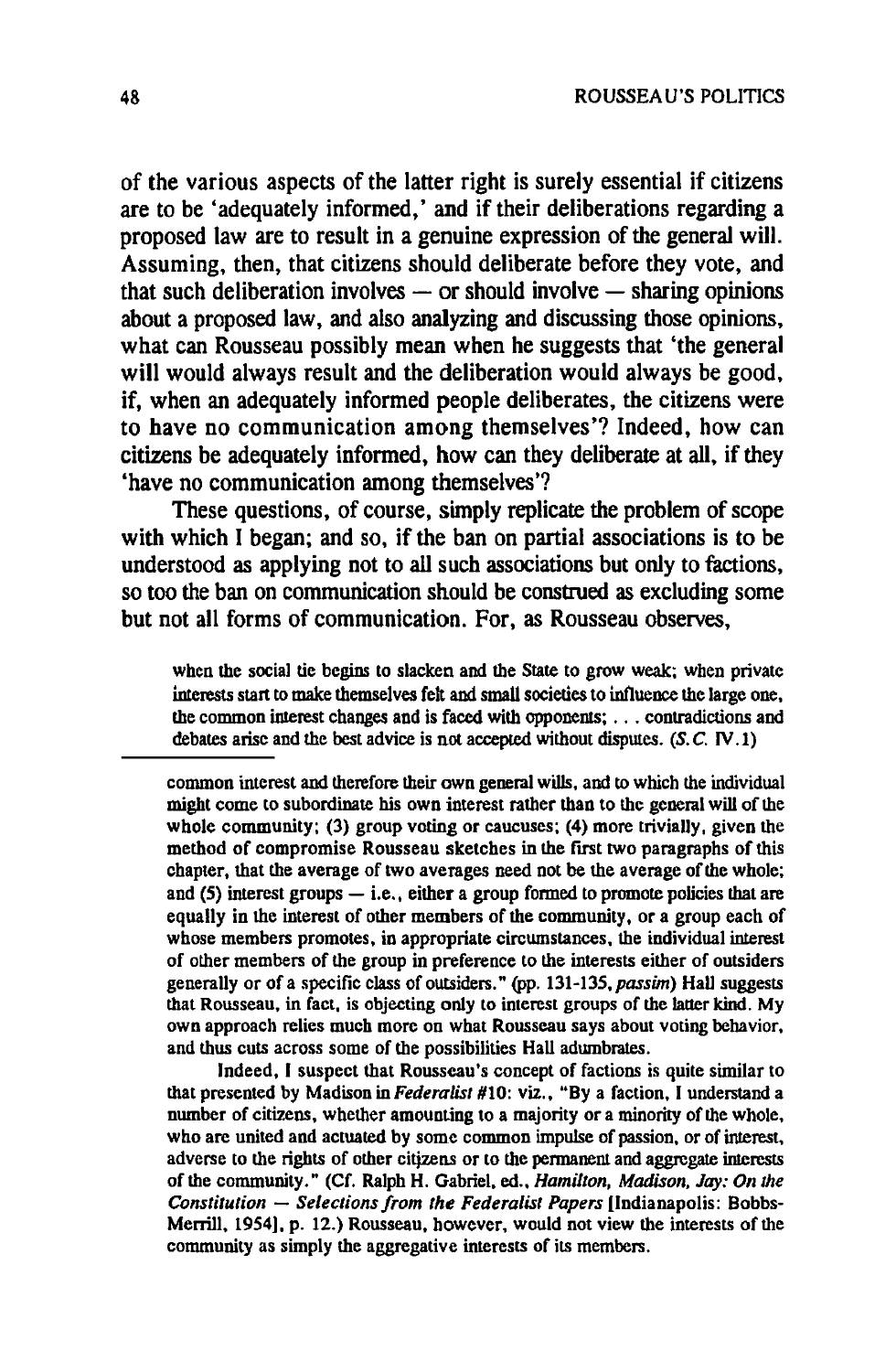What Rousseau seeks to exclude from public deliberation, then, are "those long debates, dissensions and tumult that indicate the ascendance of private interests and the decline of the State."  $(S, C, IV, 2)$ And he is most specifie regarding the deleterious consequence of this ascendance of private interests  $-$  whether of an individual or of a 'small society' (i.e., a faction): namely, that the citizen 'changes the state of the question and answers something other than what he is asked' $-$ 

rather than saying through his vote it is advantageous to the State, he says it is advantageous to a given man or to a given party for a given motion to pass. (S.C. IV.1)

The weU-formed State. Rousseau suggests, will seek to prevent this problem not only by adopting a "Iaw of public order in assemblies: that the general will is always questioned and that it always answers" (ibid.); but also, by prohibiting those partial associations which would subvert 'the state of the question' citizens should answer with their votes.

So once again, are there any partial associations to which this ban would not apply? Are there, indeed, partial associations that would encourage, rather than subvert, appropriate deliberative and voting behavior by their members? I shall approach this question by considering certain partial associations that Rousseau certainly seems to commend and that are portrayed in considerable detail in his epistolary novel *La Nouvelle Héloïse.* 

#### Il. Dyads, Families and a Commune

The chronology of partial associations constructed in *La Nouvelle Héloïse* proceeds from the intimate relationships of lovers and friends, to the formation of conjugal and then nuclear families, and finally to the establishment of 'our little community'  $-$  as Claire designates the Clarens commune. In addition, Saint-Preux supplies a detailed report of an already existing laissez-faire 'community' of peasant-artisans in the High Valais region of Switzerland. But, even though all of these partial associations are presented in the novel with Rousseau's apparent approval, the question is: which, if any, would be permitted in a well-formed State? which would enable their members to deliberate and to vote in the requisite manner?

A. *Dyads*: Now, it may seem rather odd to classify the relationships of lovers, friends or spouses as partial associations; but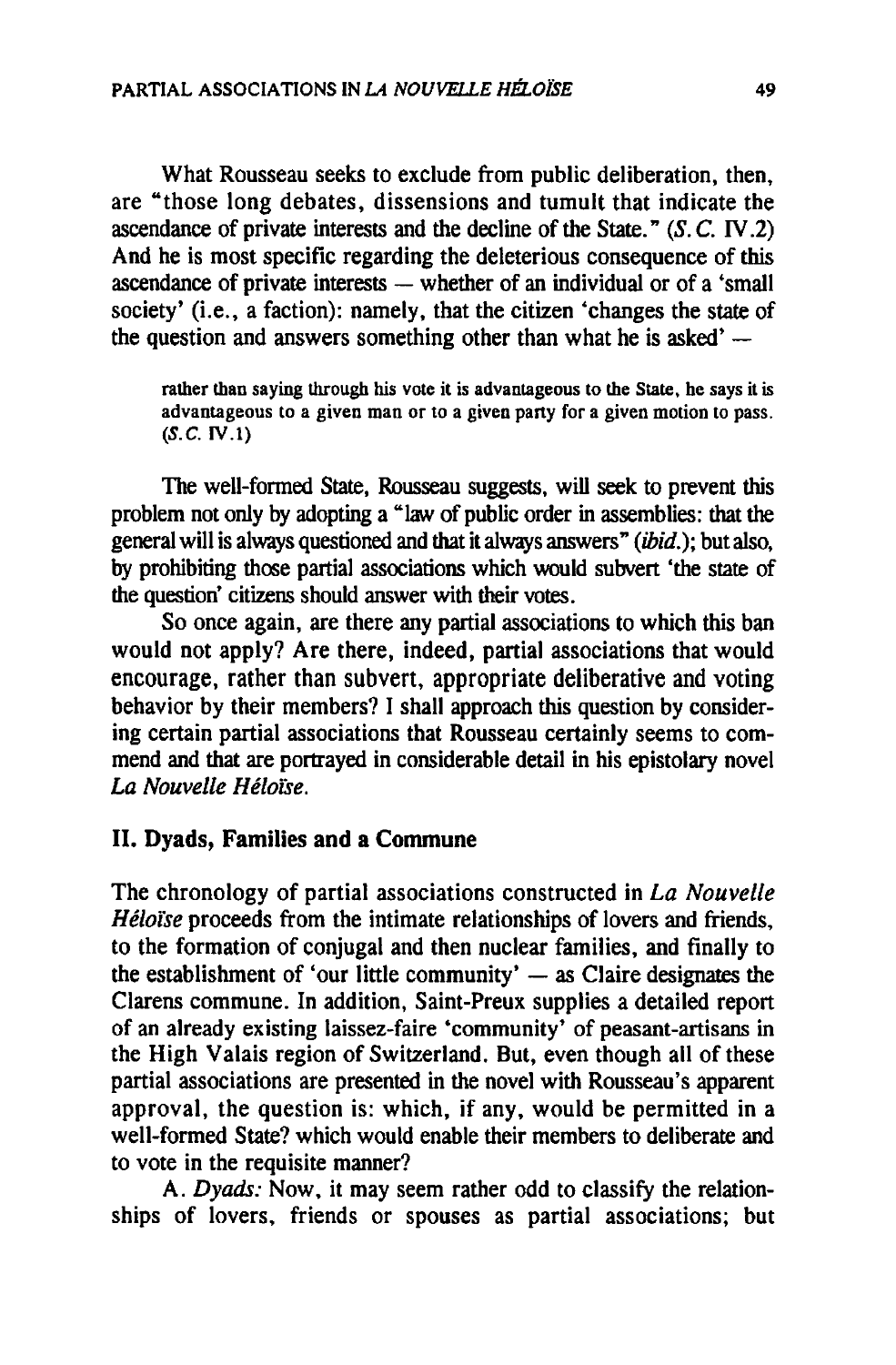Rousseau's account of how 'the state of the question' might he altered clearly accommodates, even requires, this classification. For, if a citizen's concem for what is advantageous to his lover, friend or wife takes precedence over bis concem for what is advantageous to the State, and if he changes 'the state of the question' accordingly when he votes, the dyadic relationship to which he belongs constitutes a dyadic faction. Yet in *La Nouvelle Héloïse*, Rousseau clearly seems to approve the formation of dyadic relationships. As Saint-Preux observes, "it is not good for a man to be alone. Human souls need to be joined together in pairs in order to be worth their full value." *(L.N.H.* II.13)

Now this remark occurs in Part  $II$   $-$  that is, after the dyadic relation between Saint-Preux and Julie as lovers has been terminated by the latter's father. And 50, they seek to reconstitute their relationship as one between friends. For, Saint-Preux continues,

the united strength of two friends, like that of the bars of an artificial magnet, is incomparably greater than the sum of their individual forces. Divine friendship, this is your triumph! But what is even friendship next to that perfect union which connects the whole energy of friendsbip witb bonds a hundred times more sacred? (Ibid.)

In addition to the precarious friendship, which continually threatens to revert to a lover's dyad, between Saint-Preux and Julie, Rousseau depicts other. somewhat more stable friendships to which Saint-Preux is a party  $-$  with Lord Bomston, with Claire, even (eventually) with Julie's father. But clearly, Rousseau's exemplar of a friendship dyad is that between Julie and Claire. When the former urges the latter to become the first addition to the Clarens commune, she claims that "we have but one family, just as we have but one heart with which to cherish it."  $(L, N, H, IV, I)$  Not just united strength, but a single heart: these suggest the potential value to those who are 'joined together in pairs.' And though Saint-Preux had acknowledged a feeling of jealousy for 'so tender a friendship' when he was still lulie's lover, he subsequently admits that his own heart "no longer distinguishes between Julie and Claire and does not separate the inseparables." *(L.N.H. 1.38,*   $V.9$ <sup>2</sup>

<sup>2.</sup> Choderlos de Laclos offers an ironic treatment of close friendship as a moral person, of 'inseparables' who are all-too-easily separated, by chicanery and  $$ to he sure - seduction. Cf. *Les Uasons Dangereuses* (New York: New American Library, 1962), pp. 167-173, *passim.*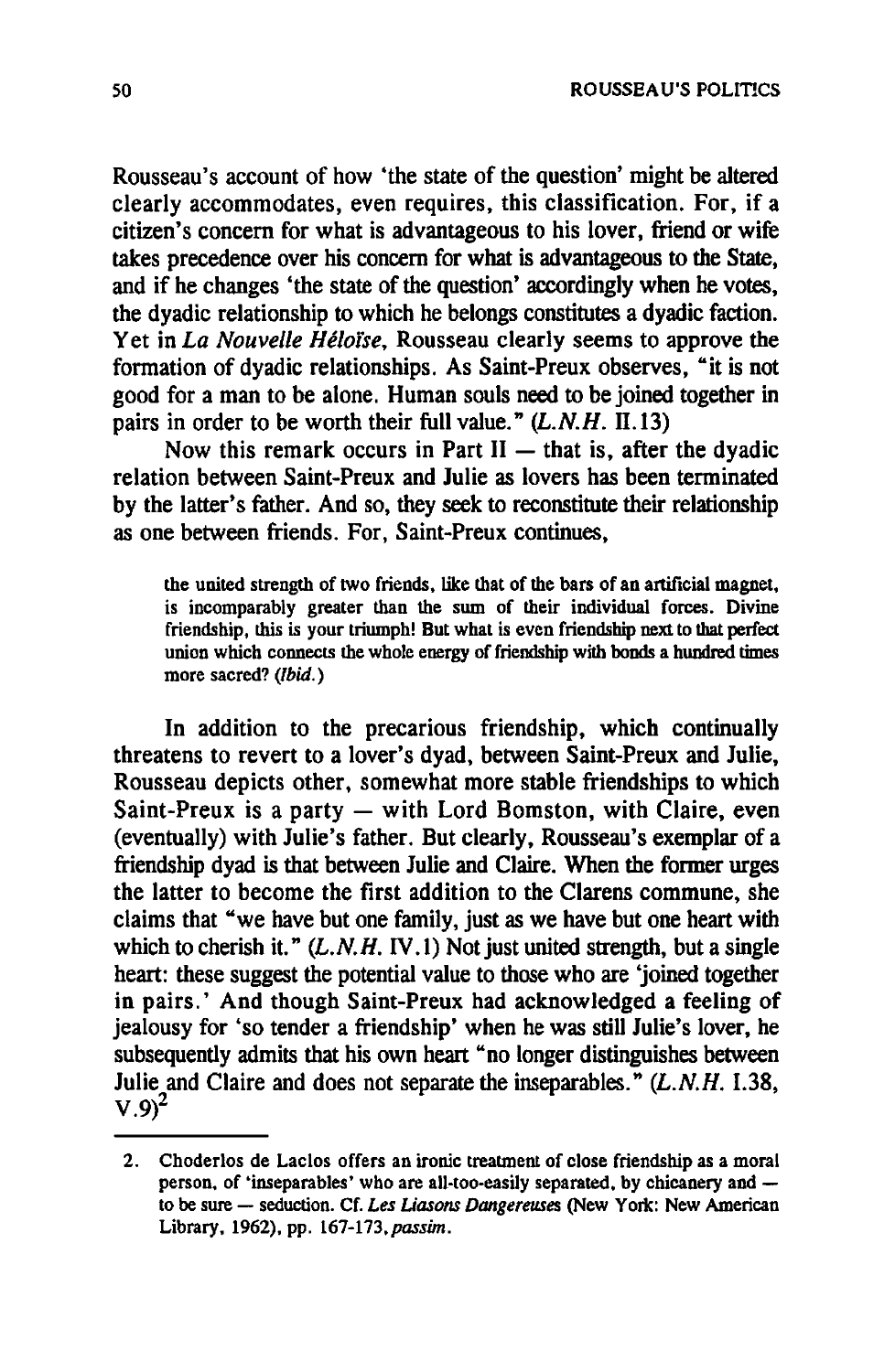What, then, of 'that perfect union' to which Saint-Preux alludes  $-$  a union which combines love and friendship, a union between husband and wife? Though the conjugal dyad formed by Julie and Wolmar is rather dispassionate, Julie does claim that:

each of us is precisely what the other needs; he instructs me and I enliven him. We are of greater value together, and it seems that we are destined to bave only a single mind between us, of which he is the understanding and  $\mathbf I$  the will.  $(L.N.H.$ III. 20)

This description of a particular conjugal dyad should be compared, and perhaps contrasted, with that which Rousseau offers as he anticipates (and arranges!) the marriage of Émile and Sophie.

The social relationship of the sexes is an admirable thing. This partnership produces a moral person of which the woman is the eye and the man is the ann, but they have such a dependence on one another that the woman learns from the man what must be seen and the man learns from the woman what must be done. If woman could ascend to general principles as well as man can, and if man bad as good a mind for details as woman does, they would always be independent of one another, they would live in eternal discord, and their partnership could not exist. But in the hannony which reigns between tbem, everything tends to the common end; they do not know who cootributes more. Bach follows the prompting of the other; each obeys, and both are masters.  $(\vec{E}$ , 377)

Rousseau's principle of gender complementarity may weil have its difficulties, of course. lulie's version seems to invert the respective contributions to the single mind or moral person, assuming that the eye denotes practical reason and the arm, volition. And despite Rousseau's insistence, in *Émile,* that 'both members of the conjugal dyad are masters,' only the husband can ever become a citizen (in Rousseau's well-formed State) and, in that capacity, will 'represent' the dyad in his deliberative and voting functions.<sup>3</sup>

<sup>3.</sup> Several years ago. my wife and 1 pur-chased the rights to exclusive use of a cabin that (in the end) belongs to a partial association. According to the By-laws of this association, each cabin  $-$  and there are eleven included on the property and in the association  $-$  has one vote in all decisions. Though two of the cabins are 'owned' by individuals, the remaining nine 'belong' to conjugal dyads. So far as 1 am aware, each dyad votes after reaching agreement but without any gender discrimination or hierarchy. In effect, each dyad comprises a 'citizen' whose constitutive members are equally, and amicably, represented in its vote. Might there be a way of construing, or perhaps reconfiguring, Rousseau's concept of a moral person so as to overcome its apparenl sexist bias?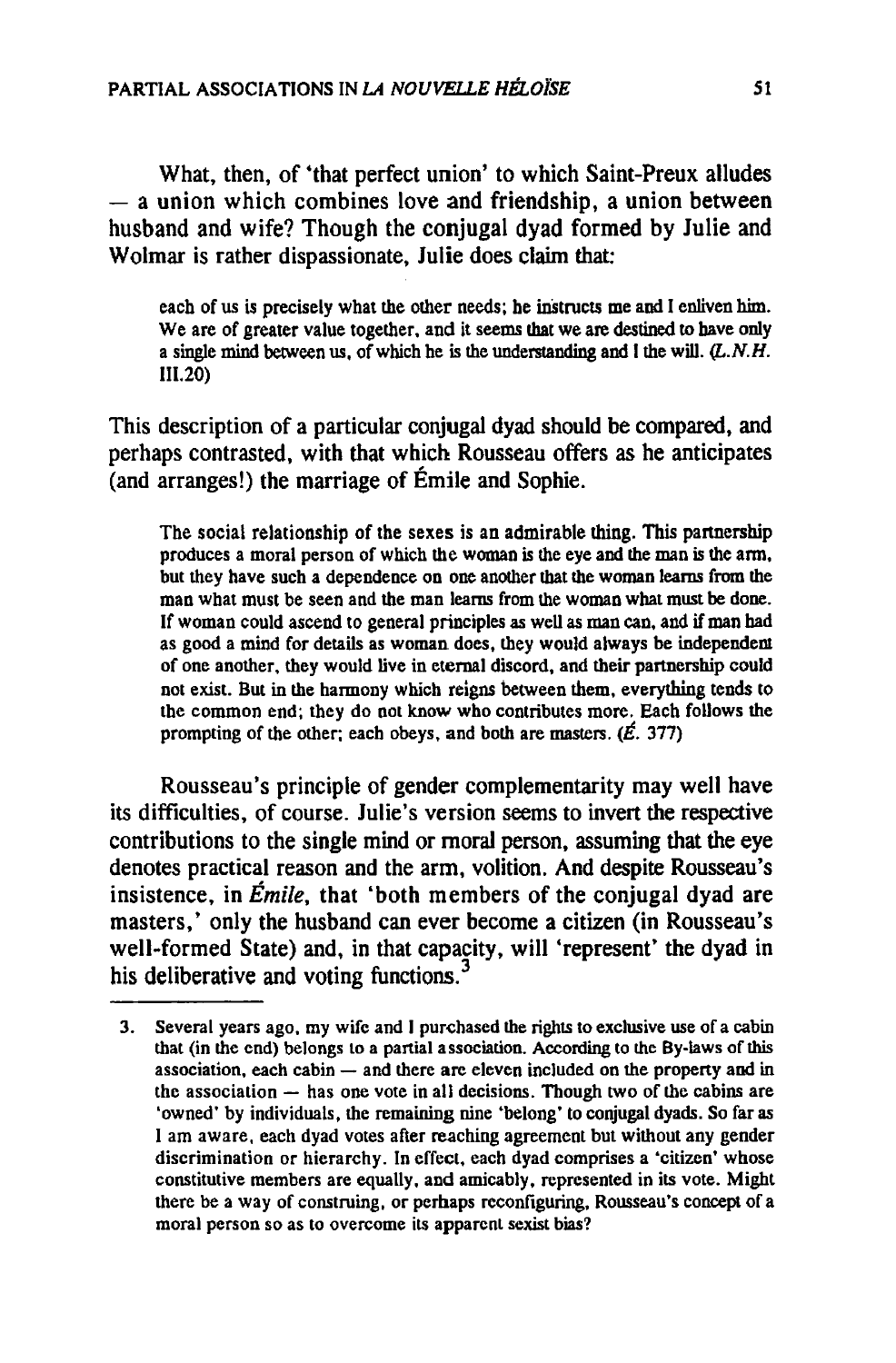Nevertheless, in saying 'that she and Wolmar are of greater value together,' Julie not only echoes Saint-Preux's thesis  $-$  viz., 'that human souls need to be joined together in pairs in order to be worth their full value,' but she also seems to refer to Rousseau's thesis that a conjugal dyad is a moral person. Indeed, whether a dyad is constituted by loyers, friends or spouses, and though it enables its members to attain greater strength and to possess a single heart (or sensibility?) and a single mind (or harmony of understanding and will?), its most critical function lies in the formation of a moral person. For, the two individuals who are thus joined together achieve thereby 'their full value.'

Julie, furthermore, clarifies the value of such a moral person itself, at least in the case of the conjugal dyad, when she claims that "people do not marry in order to think exclusively of each other, but in order to fulfill the duties of civil society jointly, to govern the house prudently, to rear their children well."  $(L.N.H.$  III.20) But not the least of the civic duties to be jointly fulfilled by the conjugal dyad is that its representative, the citizen, engage in public deliberation and then vote on proposed laws; or at least this will be true in a well-formed State. And since such a State is likewise "a moral person whose life consists in the union of its members." (S. C. II.4), the optimal dyad *qua* minimal moral person (assuming, indeed, that no solitary individual can be a moral person *per se*) will be one which sustains the State, *qua* maximal moral person, by encouraging its representative to respond to the appropriate 'state of the question' with bis vote.

Insofar, it would appear that dyadic relationships, though in the requisite sense partial associations, are not necessarily or invariably factions, and so would be permissible in a well-formed State. Yet that conclusion must be qualified, since there is always the danger that the members of a dyadic relationship will begin 'to think exclusively of each other' and, as a result, incline its representative to give precedence to the interests of the dyad and thereby subvert 'the state of the question.' Saint-Preux, though intending to praise 'the character of this pair' (i.e., Julie and Wolmar) to his friend Bomston, suggests that "you must picture them taken up with their family and living for each other apart from the rest of the universe."  $(L.N.H. V.5)$  If even the most exemplary conjugal dyad is portrayed as tempted to abnegate its civic duty, as self-absorbed and detached from the larger society, one must wonder whether any dyad can be exempted from the ban on partial associations.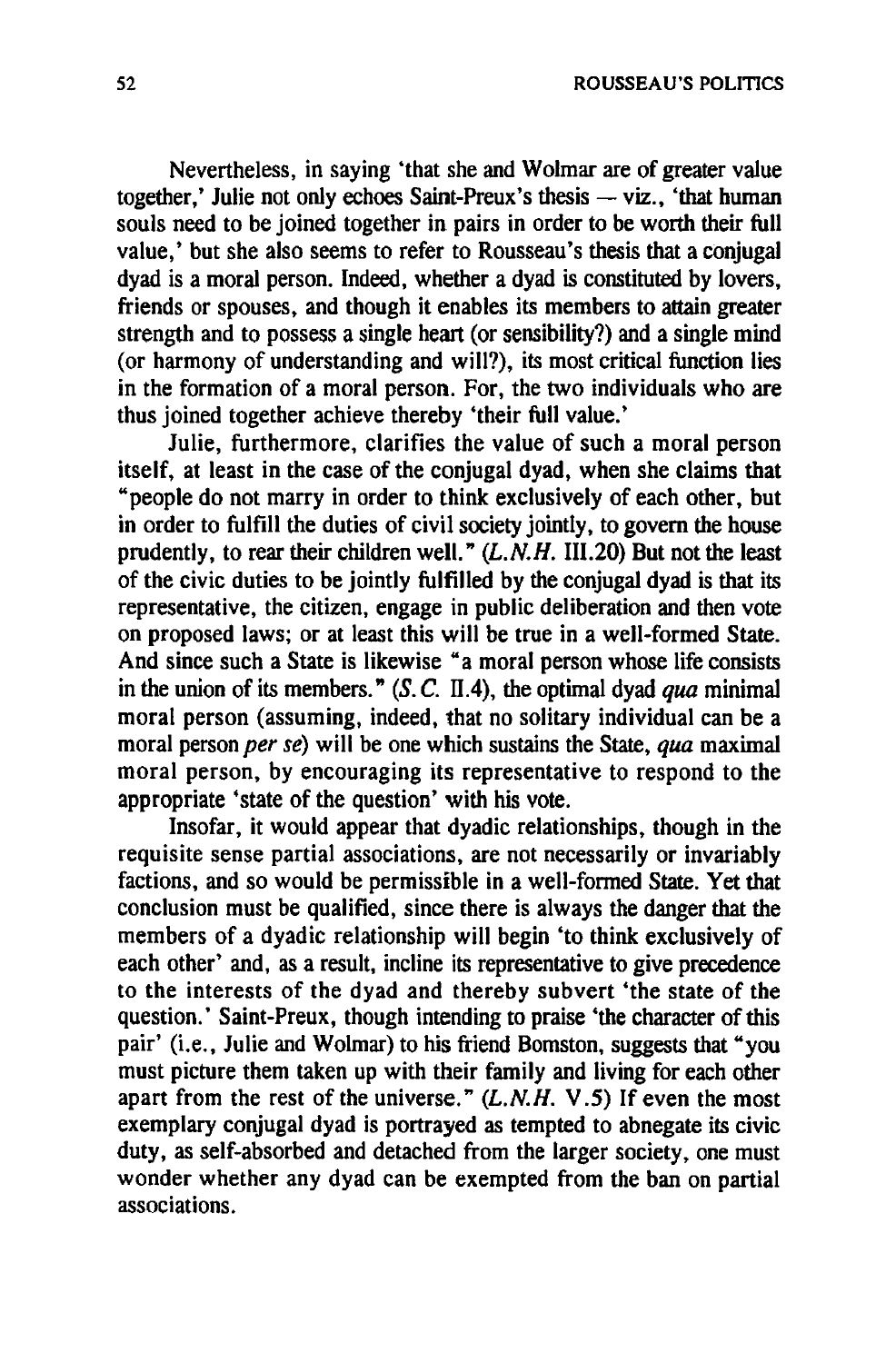B. *Families:* Though there are in fact two nuclear families directly portrayed in *La Nouvelle Héloïse*, only one receives much attention that of Julie, Wolmar and their two sons. (The other includes Claire, Monsieur d'Orbe and their daughter; but d'Orbe dies  $-$  at the beginning of Part IV.) In a rather lengthy account of the Wolmar family, Saint-Preux indicates that "the first care in which Julie and Wolmar are united, and indeed the chief care of man in civil society, is to provide for the needs of children." *(L.N.H.* V.2) This observation effectively links the three objectives of marriage as stated by Julie: 'to fulfill the duties of civil society jointly, to govem the house prudently, to rear the children weil.' That is, providing for the needs of children, for their education and for their patrimony, is itself a civic duty. The Wolmars, 'by enhancing the value of the Clarens estate rather than purchasing new estates, and by investing their money safely rather than profitably,' seek to leave their own example of non-acquisitive, prudent household management as the most appropriate patrimony. (cf. ibid.) And Saint-Preux supplies a detailed report of the Wolmar's educational theory unsurprisingly, a summary of that to be found in  $\text{Émile}$  - which he. Saint-Preux, has been charged to implement, though Wolmar and Julie do not abnegate their own responsibilities in this regard.

Accordingly, and insofar as care for the patrimony and education of children constitutes the fulfillment of a primary civic duty by the parents in a nuclear family, this partial association would seem to be the positive and desirable foundation for a well-formed State that Rousseau intends it to be. And Saint-Preux certainly seems to reinforce tbis possibility when he comments that the members of the families he visited in the High Valais "have towards each other an unaffected simplicity; the children of the age of reason are the equals of their fathers; ... the same liberty mies in the house and in the republic, and the family is the image of the State." *(L.N.H.* 1.23) Such a nuclear family would then constitute another moral person whose younger (male) members have already begun to experience what, in Rousseau's view, "ought to be the end(s) of every system of legislation: namely, freedom and equality."  $(S. C. II.11)$  Thus, if the nuclear family is the State 'writ small,' and if it prepares its members to recognize the essential conditions of well-formed laws, it would seem to pass muster so far as permissible partial associations are concerned.

Unfortunately, Rousseau himself unwittingly rejects this possibility when he describes such a laissez-faire 'community' of productive and tranquil peasant-artisans near Neufchatel. For, he suggests,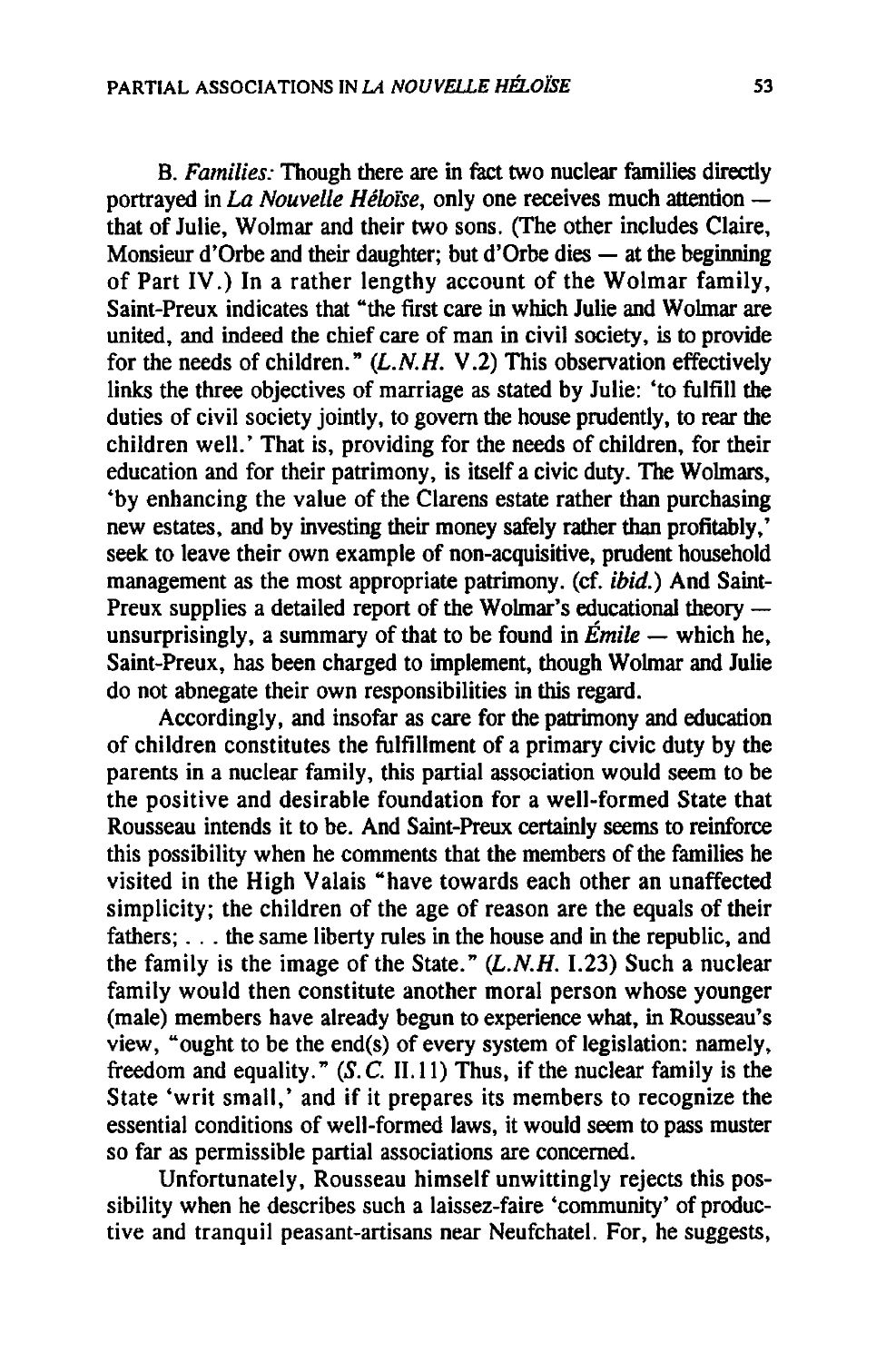the fundamental rule in this society is for each household to become entirely self-sufficient vis-à-vis both other families and the State: i.e., the rule is that "each is everything for himself. no one is anything for another. $n<sup>4</sup>$  But in that case, the laissez-faire society is neither a partial association nor a moral person; and, what is worse. it is reducible to essentially unrelated households or nuclear families whose members quite deliberately 'live for each other apart from the rest of the universe.' Even if each such family were to be the image of the State, as Saint-Preux claims, this is true because it has a general will of its own 'which is particular with referenee to the State.' And, if its (male) head were to engage in public deliberations and then vote on a proposed law, while remaining committed to the operative principle just noted, he would perforce change 'the state of the question' and give precedence through his vote to the interests of his family over those of the State. In short, rather than comprising a positive foundation for a well-fonned State, the nuclear family would seem to represent a paradigmatic instance of a faction; and as such, it must be banned.

C. *A Commune:* Julie and Wolmar, whose marriage produces a conjugal dyad and then a nuclear family, also initiate the formation of a still more inclusive moral person at Clarens. That is, they establish a pastoral commune, or partial association, that Claire refers to as "our little community."  $(L.N.H. V.10)$  Eventually, the members of this commune will include two distinct groups: its inner circle will consist of Julie (until her death), Wolmar and their two sons, Julie's father, Claire and her daughter, Saint-Preux, and Lord Bomston; while its outer circle comprises an indeterminate, if still Iimited number of domestic servants and farm workers.5 According to Saint-Preux's description,

A small number of good-natured people, united by their mutual wants and reciprocal benevolence, concur by Iheir different employments in promoting the same end; every one finding in his situation all that is requisite to contentment

<sup>4.</sup> Cf. Jean-Jacques Rousseau, *Politics and the Arts: Letter to d'Alembert on the Theatre, tr. by Allan Bloom (Ithaca: Cornell University Press, 1968), pp. 60-62, passim.* 

<sup>5.</sup> Wolmar's policy is to maximize farm production in order to employ more workers, so that there will be a continuai and reciprocal increase of producers and consumers, of products and labor. But, given that the Clarens estate is finite and that the Wolmars do not seek to increase the size of their estate, this process must eventually conclude wilb an optimal balance or equilibrium between land and population.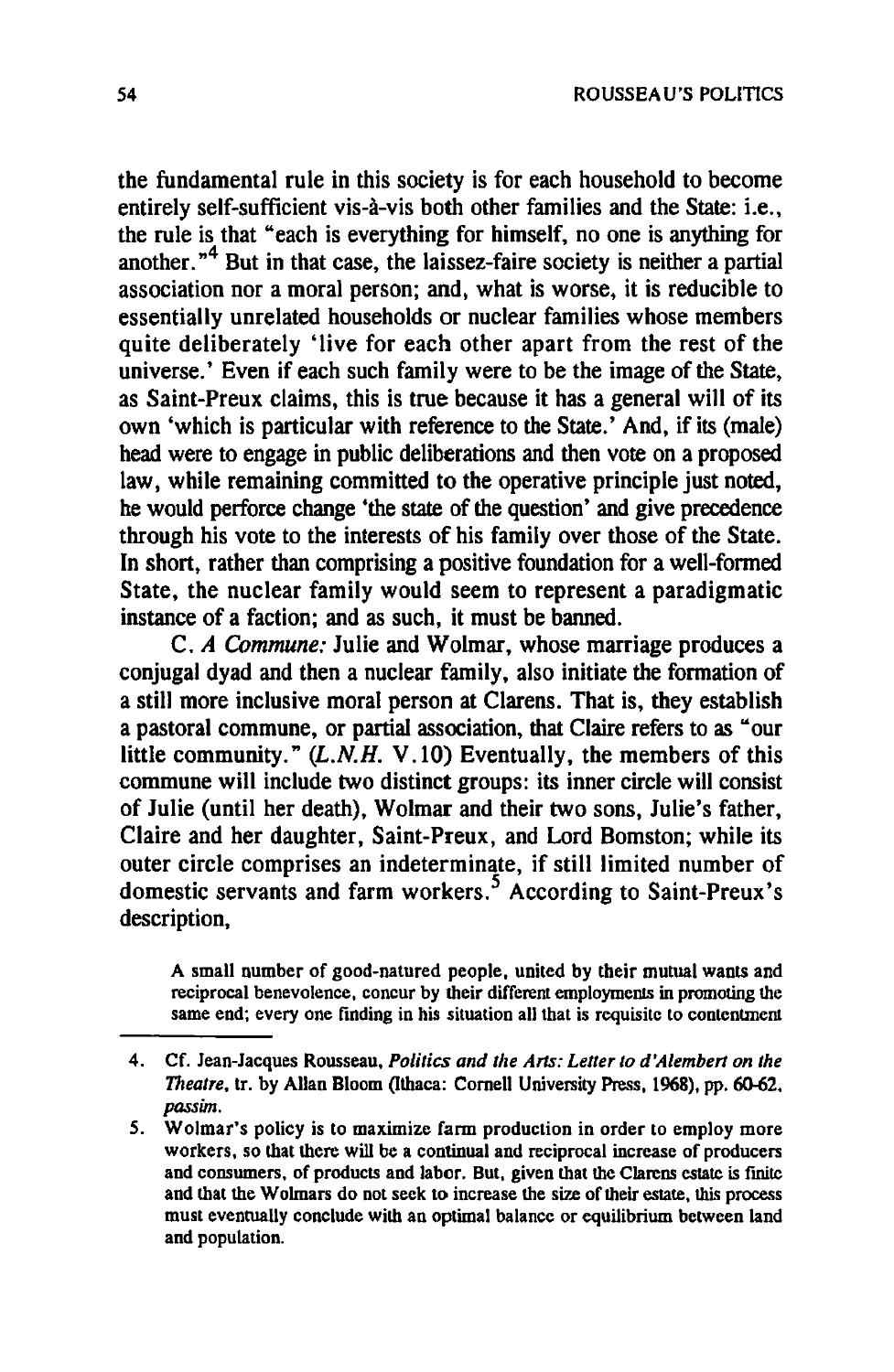and not desiring to change it, applies himself as if he thought to stay here all his life; the only ambition among them being that of properly discharging their respective duties.  $(L.N.H. V.2)$ 

As with the conjugal dyad, the various members of the Clarens commune share a common end to which they contribute in different, yet complementary ways.

Now, it seems to me that this partial association at Clarens exhibits many of the characteristics of intentional communities, such as the kibbutzim in Israel, Twin Oaks, Oneida and the Shaker communities in the United States, and the Hutterite colonies in Canada. Not least, those in the Clarens inner circle regarded their little community as at once a refuge and a hope, as a retreat from a disordered, corrupt world but also as a kind of mission to that world. Thus, Saint-Preux remarks that

the reason why the inhabitants of this place [i.e., Clarens] are happy... is because they here know how to live; not in Ihe sense in which Ihese words would be taken in France, where it would be understood that they had adopted certain customs and manners in vogue: No, but they have adopted such manners as are most agreeable to human life, and the purposes for which man came into the world. *(L.N.H. V.2)* 

But, precisely because the Clarens commune has this ambivalent orientation, of detachment from and exemplar for the world, its status as a partial association becomes problematic.

On the one hand, consider Rosabeth Kanter's daim "that the most critical problem which any community faces is to ensure the commitment of its members  $-$  to the community's work, to its values, and to each other." To solve this problem, an intentional community must devise a package of commitment mechanisms: that is, a set of social practices and beliefs which serve "to detach the individual from the larger society and attach/commit that person (instrumentally, affective- $\frac{1}{2}$  and morally) to the commune.<sup> $\frac{6}{2}$ </sup> And clearly, the Clarens commune does employ such a package of commitment mechanisms. To wit: a careful structuring of its physical, social and economic environment; an emphasis upon openness, or transparency, in the relationships among

<sup>6.</sup> Rosabeth Moss Kanter, *Commitmem and Communiry: Communes and Utopias in Sociological Perspeclive* (Cambridge, MA: Harvard University Press, 1972), p. 65. Cf. Chapter 4 regarding the 'commitment packages' employed by successful (as measured by longevity) intentional communities.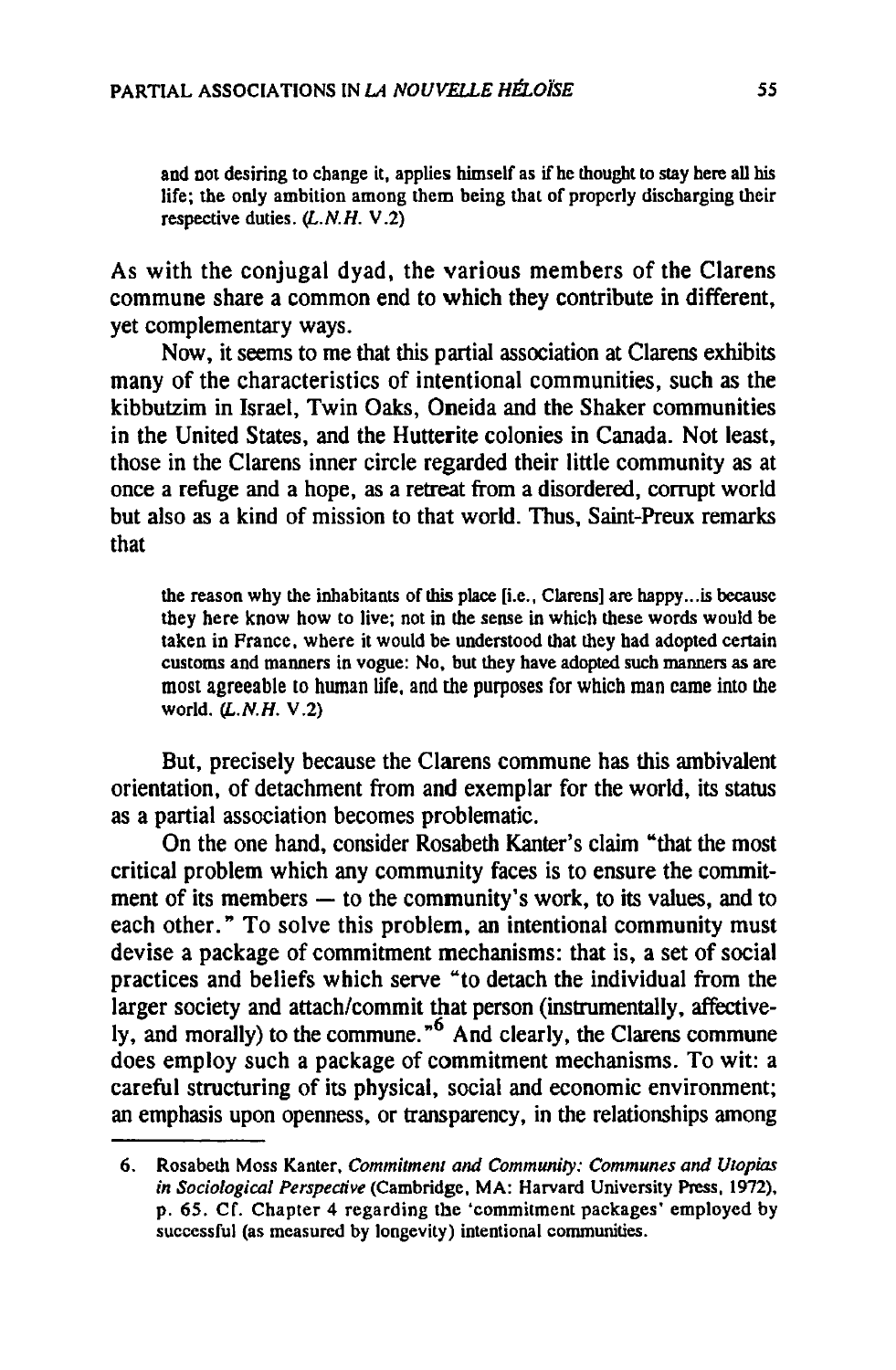its members (or at least among those in the inner circle); the maintenance of a simple, industrious life-style; and the provision of opportunities to experience communion. This last mechanism is by no means the least important in the Clarens commitment package. The members of the inner circle gather occasionally in silence ('after the manner of Friends'  $-$  i.e., the Ouakers), which, Saint-Preux claims, enables them to be "friends collected in each other."  $(L.N.H. V.3)$  That is, they experience a particularly keen sense of their collective identity and purpose. But there is also an occasion, once each year, when the whole  $commune$  - inner and outer circles alike  $-$  enjoys a comparable experience: namely, the grape harvest which is followed by a festival  $-\overline{\phantom{a}}$  with a feast, dancing, whatever. (I don't mean that this harvest celebration would be equivalent to the Druid festivals, of Samhain or Beltane; but, who knows?) This is an especially significant mechanism for creating a sense of community, of communion, and even  $-$  albeit  $temporarily - of equality, within the Clarens commune. Jean$ Starobinski suggests that "this harvest celebration is reminiscent of the general will of the *Social Contract .* ... The festival expresses, in the 'existential' realm of emotion, what the *Social Contract* formulates in the theoretical realm of law."<sup>7</sup> But in that case, no less than when its inner circle engages in silent communion, the Clarens commune will have successfully detached its members from the larger society and secured their primary commitment to itself. In other words, and in the requisite sense, the Clarens commune will bave become a faction, a partial association whose members may mimic the general will but thereby subvert that will.

On the other hand, the Clarens commune  $qua$  exemplar might also encourage civic life, even in a State that is not well-formed. Rousseau, after imagining 'that Émile and Sophie might actuaIly restore the golden age from a simple retreat in the country, were they to do no more than complete together what Sophie's worthy parents had begun,' cautions Émile as follows:

do not let 50 sweet a life make you regard painful duties with disgust, if such duties are ever imposed on you. Remember that the Romans went from the plow to the consulate. If the prince or the state calIs you 10 the service of the fatherland, leave everything to go to fulfill the honorable function of citizen in the post assigned to you.  $(E. 474)$ 

<sup>7.</sup> Jean Starobinski, Jean-Jacques Rousseau: Transparency and Obstruction, tr. by Arthur Goldhammer (Chicago: University of Chicago Press, 1988), p. 96.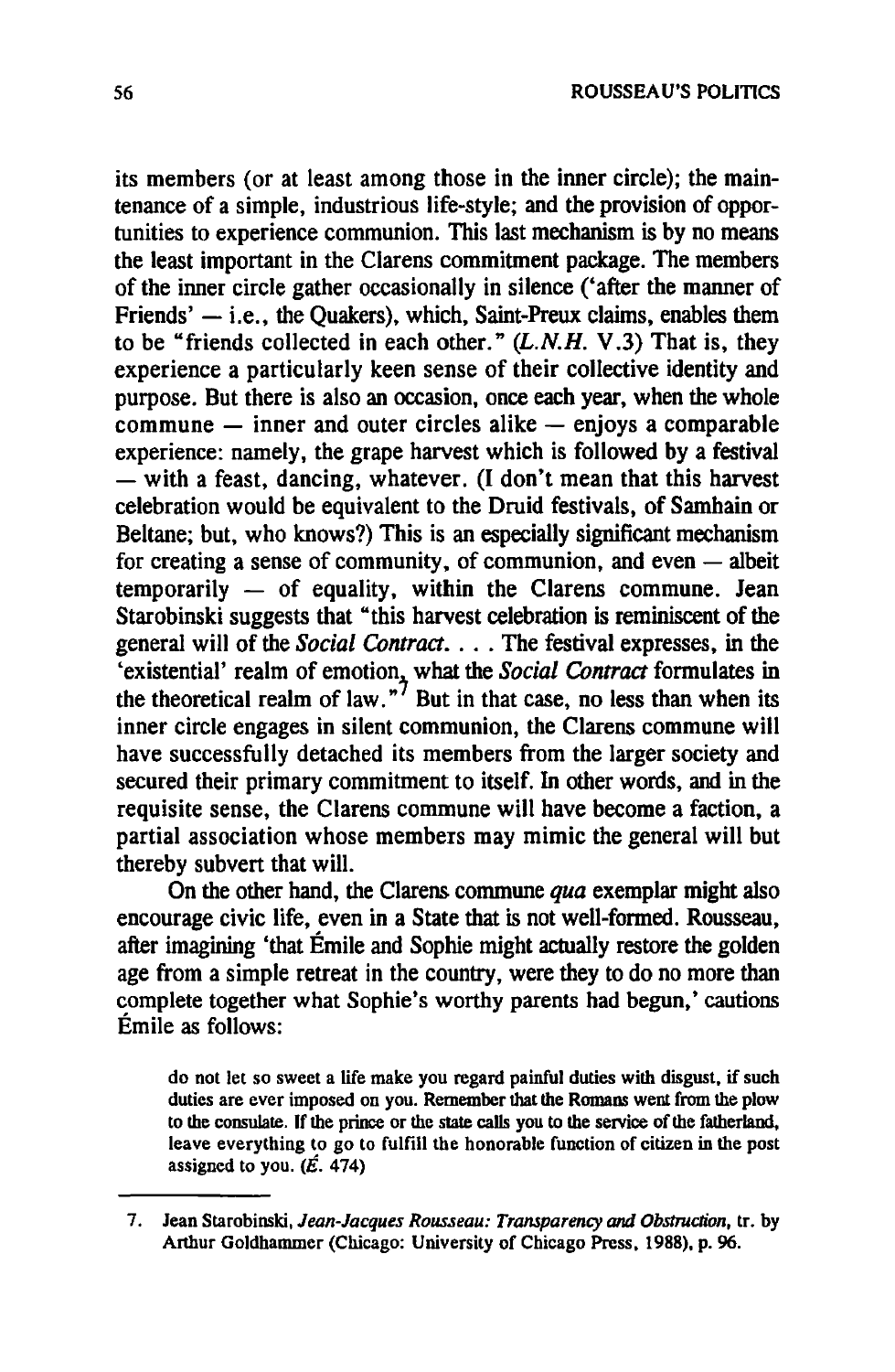However, given Emile's character, Rousseau thinks it unlikely that he (Émile) "will be sought out to serve the state."  $(E. 475)$ Similarly, Lord Bomston indicates that,

although 1 no longer have any interest in Parliament. while 1 am a member that is enough for me to do my duty until the last. But I have a faithful colleague and friend. whom 1 can empower to answer for me in current affairs. *(L.N.H. VI.3)* 

Such comments (but nothing is said about Wolmar's or Saint-Preux's or Julie's father's civic responsibilities) may well suggest that an intentional community, such as the Clarens commune, can tolerate, but is unlikely to encourage, the participation of its members in the affairs of a State that is not well-formed. That is, a state whose 'citizens' are really only subjects, since they are denied 'the simple right to vote in every act of sovereignty and also the (complementary) right to give their opinions, to analyze and discuss' proposed laws. But, were such an intentional community located within a well-formed State. perhaps it might escape the ban on those partial associations that are factions.

Still, since it is most unlikely that an intentional community could enhance the commitment of its members to the State without weakening the force of the various practices and beliefs it had instituted in order to commit its members to itself, the very survival of such a community would seem to require that it become a faction. For, were its citizenmembers to participate in public deliberations and then vote on proposed laws in the larger community, they would almost certainly give precedence to the interests of their intentional community over those of the State, and would thereby preclude a proper expression of the general will of that State. Consequently, intentional communities such as the Clarens commune would most probably be prohibited by a well-formed State.

#### **III.** Conclusion

Though Rousseau claims. in a concluding note (cf. *L.N.H.* VI. 13) that *La Nouvelle Héloïse* is not only 'agreeable to him. but will be so to every well-disposed reader because it is pure and not mixed with unpleasantness,' I confess that my own (admittedly focused) reading has a less happy outcome. For none of the partial associations 1 have  $considered - dyads$  formed by lovers, friends or spouses, the nuclear family, intentional communities - satisfies Rousseau's criterion unam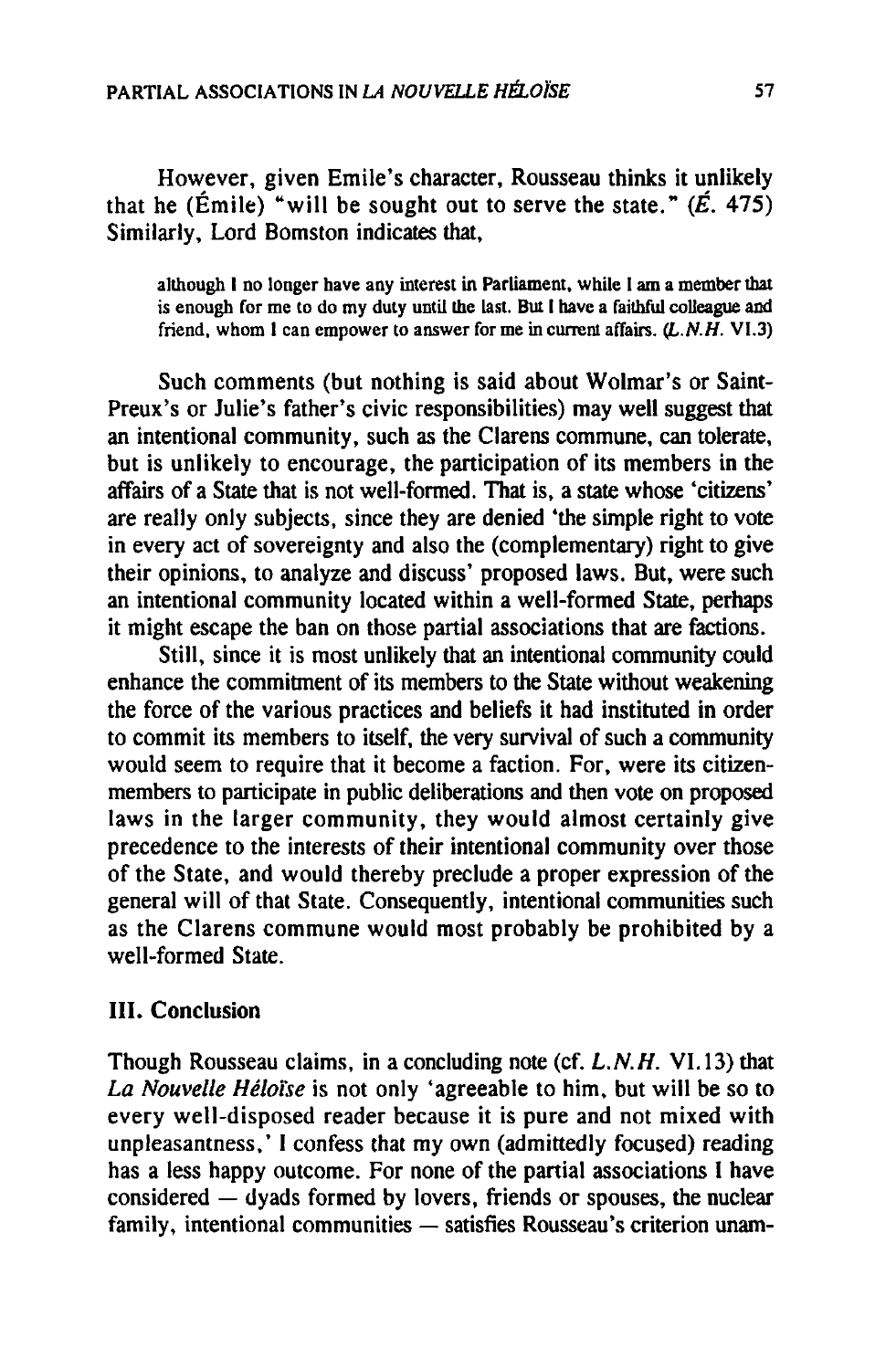biguously; none, that is, altogether and straightforwardly eludes his ban on factions, which ban seems required to ensure that the general will is well-expressed in laws adopted by the citizens of a well-formed State. And yet. Rousseau clearly believes that such partial associations are most 'agreeable,' and even indispensable if individuals are to attain 'their full value.'

Now Rousseau does consider, albeit briefly, the possibility of applying the ban quite rigorously to conjugal dyads and families. In the *Emile,* he refers to the second wave in Plato's *Republic:* that is, the 'alleged community of women [and children]' which Socrates recommends for the guardian class. To be sure, Rousseau objects to the 'civil promiscuity which confounds the two sexes in the same employments and in the same labors,' to the fact that "having removed private families from his regime and no longer knowing what to do with women. [Socrates] found himself forced to make them men."  $(E$ . 362,363) But were this problem overcome, Rousseau almost seems to accept the elimination of private families from his well-formed State. As he remarks, "the often repeated reproach on this point proves that those who make it against [plato] have never read him." (ibid.) Almost, but not really; for he then argues "that the love of one's nearest is the principle of the love one owes the state; that it is by means of the small fatherland which is the family that the heart attaches itself to the large one; that it is the good son, the good husband, and the good father who make the good citizen!"  $(\vec{E}$ . 363)

And so, Rousseau would much prefer (as would 1) not only to permit, but even to encourage the formation of conjugal dyads and families. Moreover, this preference could be extended to intentional communities, given the pastoral commune he would have Iiked to establish, were he to become a rich man (cf.  $\vec{E}$ , 345-354) - a commune very much like that formed by Julie and Wolmar at Clarens.

Perhaps, this preference accounts for Rousseau's alternative to the ban on partial associations that are factions: namely, that "if there are partial societies, their number must be multiplied and their inequality prevented." For, he claims, this alternative is another "valid means of ensuring that the general will is always enlightened and that the people is not deceived."  $(S, C, H, 3)$ 

The argument of this paper, in fact, has involved a review of some of the difficulties to which the ban leads, as iIlustrated in *La Nouvelle Héloïse,* in order to supply oblique support for the multiplication alternative. But of course, this alternative has difficulties as weil. How,